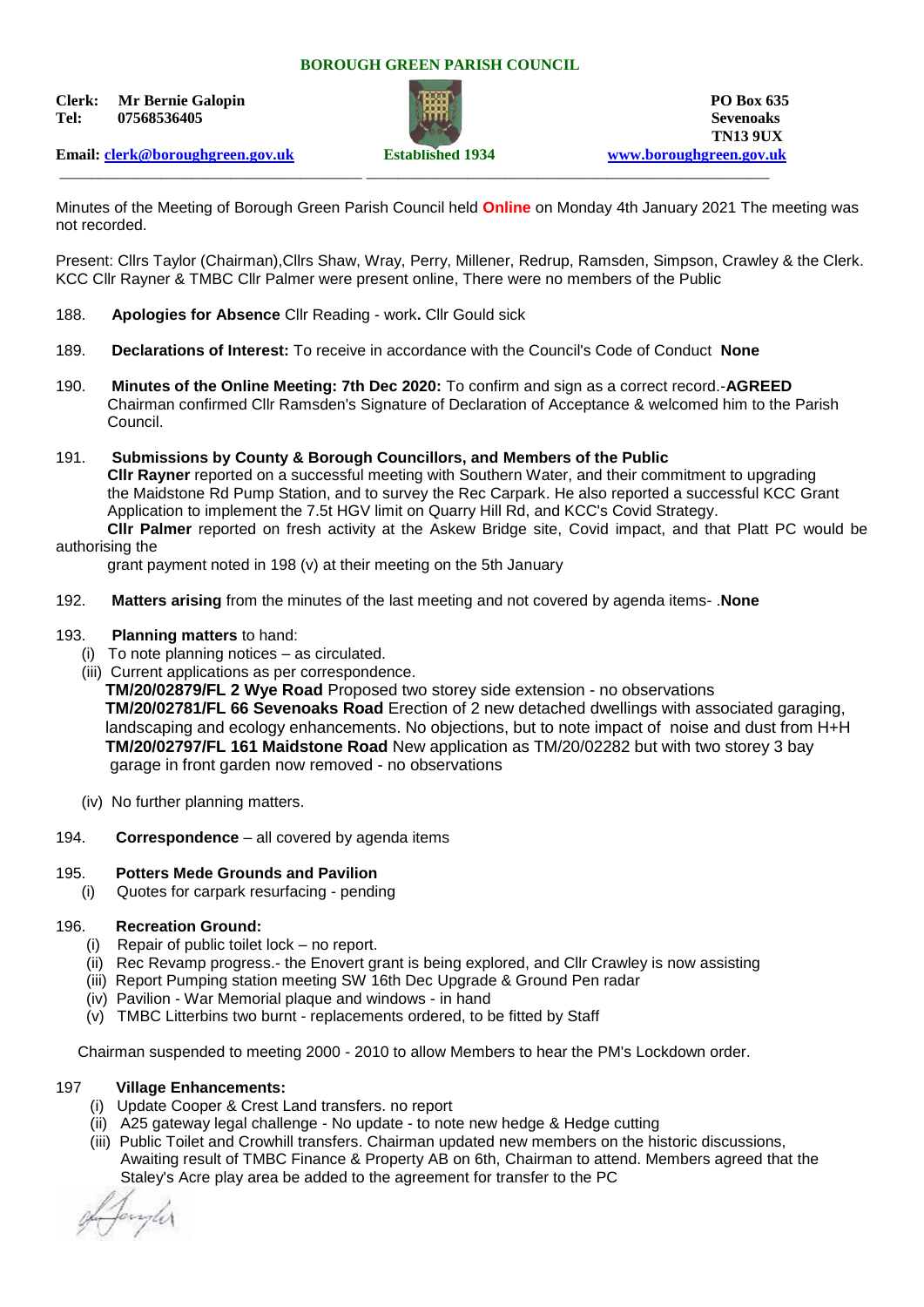# **Minutes 4th January 2021 Page 2**

### 198. **Financial Matters:**

- (i) Clerk's RFO Report. Clerk noted holiday delays to Payment List and Reconciliations.
- (ii) 21/22 Precept request lodged
- (iii) Clerk to present Bank Reconciliations as at 31 Dec.20. It was agreed to defer seeking further new bank accounts to ensure each account only held the protected £85k allowed by the Govt compensation scheme
- $(iv)$  Chairman authorised to obtain a laptop that will act as a PC spare and also be used by members without access to their own compliant devices - AGREED
- (v) Request to Platt Gateway Grant of £370 towards Joint Gateway Project -AGREED
- (vi) Cllr Simpson asked for clarification regarding the Clerk paying his own wages by BACS. Chairman noted that he authorised all BACS payments by email before they were actioned by the Clerk.

#### 199 **Website Accessibility, Compliance & Risk:**

 (i) There was some discussion about the PC website, and it was agreed to reduce content to that strictly necessary for informing the public. Chairman noted severe problems in the past with 3rd Party web suppliers, and the difficulties other Parishes experienced with updating content, and will work with Cllrs Crawley and Ramsden to achieve that aim.

#### 200 **T&MBC Local Plan:**

(i) Inspectors December letter - no further report

# 201 **Highways and Streetlighting:**

- (i) Streetlighting LED discount survey- no report
- (ii) Traffic Expert reports and invoice. We would continue to press KCC for completion of the 40mph Darkhill and Rec crossing timings, but would defer any further action on Maidstone Rd Speed management until it was possible to conduct a new public survey - AGREED
- (iii) KCC Member's Grant application for the Traffic Scheme withdrawn
- (iv) To note Kent Members grant for full Quarry Hill 7.5t HGV limit

### 202 **Sandpits Quarries and Landfills:**

 (i) Cllr Millener reported resident's concerns about the noise from random HP Steam release from H+H. Chairman to check TMBC for complaints, and will raise the issue at the next H+H meeting, noting that few of their previous promises had been actioned. There was some discussion about the impact of H+H on the Parish and TMBC Climate Change Strategies, but Chairman pointed out that our strategies would be what we could achieve by modifying our own operations, and that PM Environmental achievements put us ahead of the game

#### 203. **BMPOS:**

- (i) Layby surfacing complete.
- (ii) Cllr Wray noted fallen cables, Chairman to report to BMPOS Cttee
- 204 **Payments List (Cheques/Bank Payments):** To approve payments as listed and circulated to all Cllrs. Chairman to circulate when available and agree by email. Prop Cllr Perry, Sec Cllr Simpson - unanimously AGREED ee Appendix 1 below draft payments

#### 205. **Future dates:**

- (i) Date of Next Meeting: **Monday February 1st 2021** online via Zoom commencing **7.30pm**, subject to change if isolation rules are removed, to a public meeting in the Annexe to The Church of the Good Shepherd.
- (ii) The Parish Office will not be open Annual Parish Council meeting and Parish Annual Meeting Friday Village Hall 8pm **Deferred.**

 At other times, appointments can be arranged to meet the Clerk, queries raised or ideas exchanged using the contact details above.

206. **Exclusion of Public and Press:** Pursuant to Section1(2) of the Public Bodies (Admission to Meetings) Act 1960 Chairman to move that the press and public be excluded from the remainder of the meeting during consideration of any item.

There being no Part 2 matters Chairman closed the meeting at 21.53